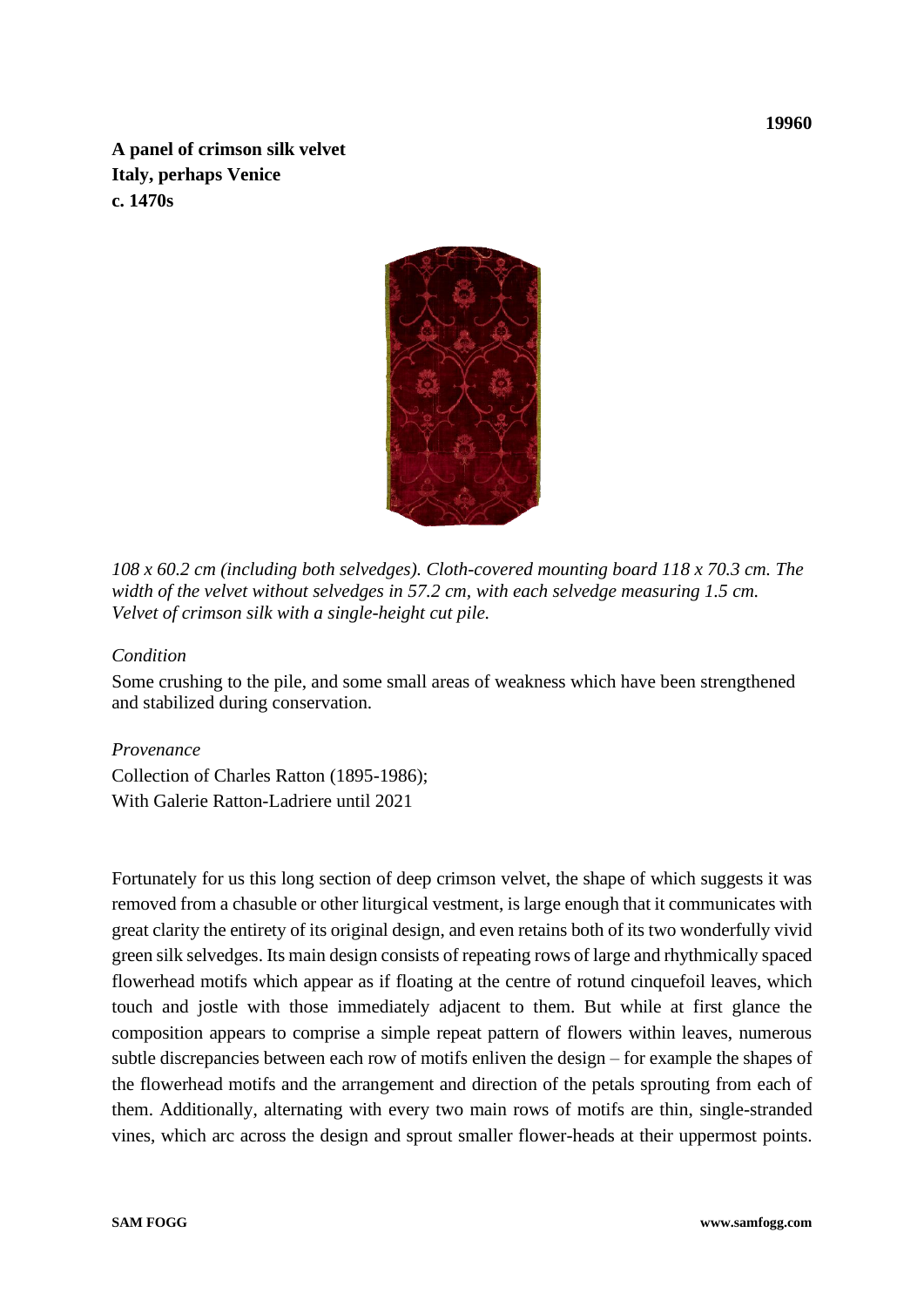The rounder of the two main leaf forms closely hug these vines, so that each leaf appears to grow sinuously and without interruption into a blossoming flower.

While motifs on voided velvets of this type are typically described as 'pomegranate pattern', they have much more in common with thistles, poppy-heads or artichokes, and in early Spanish inventories they are even described as 'pine cones' (*piñas*). <sup>1</sup> Today, the whole class of velvets to which our panel belongs are described as *ferronnerie* or *a inferriata,* because their finely delineated voided patterns look like ironwork. Many surviving inventories list large panels or lengths of fabric like ours amongst the material goods associated with marriage trousseaux; its large size and regular shape suggest that it was used either for a full-length garment or as a furnishing fabric. In either case, the use it has sustained over time has worn away the red silk wefts in its voided design, but in so doing has serendipitously increased its legibility and contrast with the rich crimson pile of the surrounding areas.

The width of the pattern on this example measures 60.2 cm, which is smaller than the Venetian *braccio* of 63.8 cm but larger than the Florentine *braccio* of 58.362 cm, which complicates things. The vivid green, single-colour selvedge running down both edges of the fabric has been linked with Venetian workshops, and was introduced by the city's silk weaver's guild in 1457as a mark of quality, indicating that the silk had been coloured using the finest crimson dyes obtained from imported cochineal from Armenia.<sup>2</sup> However, our velvet lacks the single metalwrapped thread typically woven through the centre of the selvedge.

The Venetian painter Carlo Crivelli (c. 1430–1495) incorporated a very similar velvet into his famous Camerino triptych of 1482–83, now in the Pinacoteca di Brera in Milan (fig.1). Taking centre stage as a cloth of honour that hangs over the throne of the Virgin and Child, it attests to the special status given to Renaissance velvets during the period, and offers strong evidence for dating our example accordingly.

<sup>1</sup> Florence Lewis May, *Silk Textiles of Spain: Eighth to Fifteenth Century,* New York, 1957, p. 219.

<sup>2</sup> Lisa Monnas, *Renaissance Velvets*, London, 2012, cat. 20, p. 90.